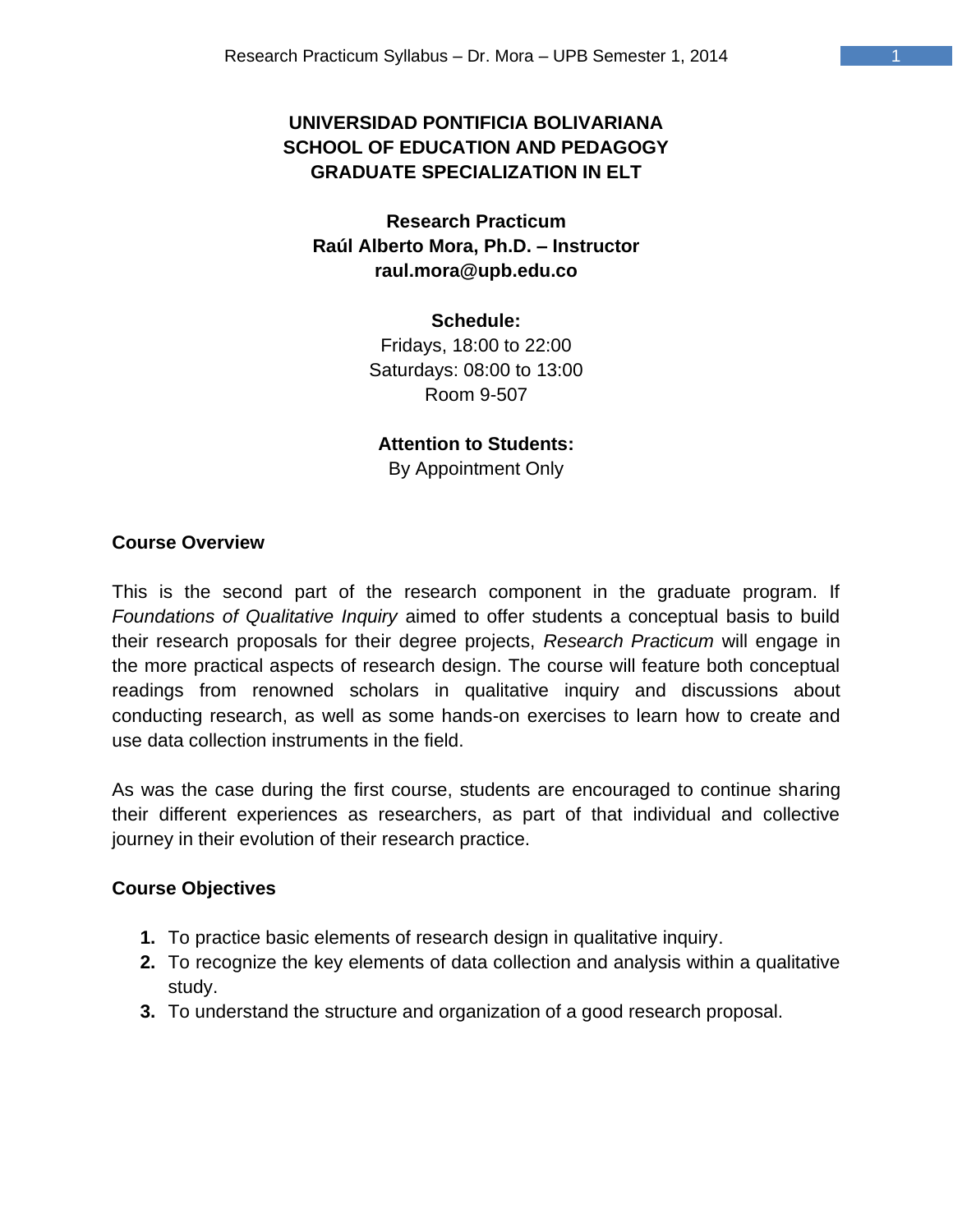### **Assignments**

This course will have three main assignments, as follows (Note: Look at schedule for due dates for each assignment):

**Data collection practicum.** You will engage in a short exercise of data collection as part of the course. To do this exercise, we will visit *Museo de Antioquia*. At the museum, you will take field notes and then write a reflective piece (500-1000 words) about the different issues, problems, and achievements you faced in the process. (30% of the grade).

**Research Proposal.** At the end of the course, you will submit a research proposal (3000-4000 words) with all the components as presented in *Foundations* and *Practicum,*  as a first step toward conducting your degree project. (40% of grade)

**Forums.** Given the hybrid nature of this seminar, having forums for discussion is an important part of the discussion. I will post 4 forum topics related to reading and writing, one on Sundays and one on Wednesdays. Your job is to go to the comments section of each blog entry and respond at least twice. I will use the ideas in the forums as one part of the class discussions during the on-site segment. (30% of the grade)

### **Expectations**

**Classwork.** I expect all students to be on time every week. If, for some reason, you cannot be in class, please notify me as soon as possible. Make sure to talk to either your other classmates or me to make up for the work. No assignments will be accepted after the due date without a proper excuse. The deadlines are set well in advance so check your personal or work schedules to ensure there are no conflicts. If you foresee a conflict, talk to me immediately so we can make proper arrangements. All work is to be submitted electronically via e-mail at raul.mora@upb.edu.co. In order to ensure I can reply to you promptly, please include the letters RP in the subject line of any messages you send me, whether questions or assignments.

**Participation.** Since all students in this class are teachers and this is a graduate-level course, I expect a high degree of professionalism and ethical behavior from all of you. I expect all of you to be prepared to participate in every class. This includes reading the assigned readings and documents and bringing all required resources at all times. All of you should be prepared to raise questions and issues as the result of your reading and the interactions with your instructor and each other. If you disagree with any ideas in class, feel free to say so in a proper fashion. To me, the classroom is a community of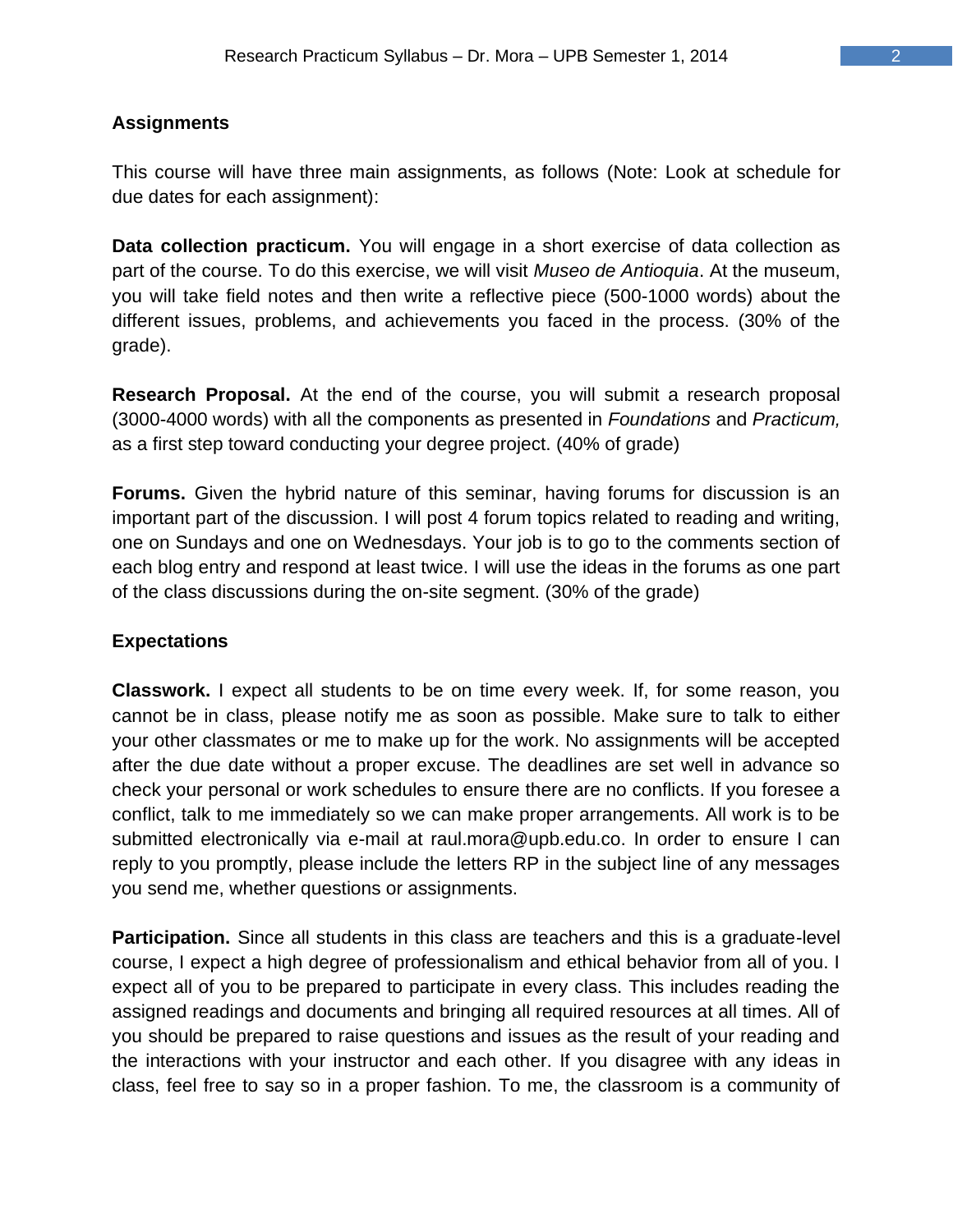learners and scholars. Respectful interactions are important for the success of the academic exercises in which we will engage.

**Methodology.** Students will engage in class work for 4 hours on Friday and 5 hours on Saturday. In addition, you might need at least another 4 hours a week to work on the readings and assignments for the course on your own.

**Ethical guidelines.** All assignments are to be original work. As a scholar, I abide by the highest standards of academic integrity, including strong stances against cheating and plagiarism. Guidelines against cheating and plagiarism in this course will follow any internal guidelines that UPB has set in place for academic integrity, as well as existing Colombian copyright legislation, such as Ley 23 de 1986, specifically Article 31 [\(http://www.cerlalc.org/documentos/colo23.htm\)](http://www.cerlalc.org/documentos/colo23.htm) and Ley 1032 de 2006 [\(http://www.unal.edu.co/dib/cip/pi\\_ley\\_1032\\_2006.html\)](http://www.unal.edu.co/dib/cip/pi_ley_1032_2006.html). Please make sure to get yourselves acquainted with these laws.

## **Resources**

For this iteration of the course, we will go fully online. You will post all of your assignments on the course blog [\(http://eltspecresearch2014.wordpress.com/\)](http://eltspecresearch2014.wordpress.com/). In addition, you will find all the necessary readings and handouts in a designated Dropbox folder. It is is your duty to ensure you can access the site and resources by contacting me so that I can add your e-mail accounts. In addition to online resources, you are supposed to have a notebook/journal with you at all times. We will do extensive notetaking during the course.

# **Technology**

If you happen to have a laptop or tablet you can bring it to class as well (I suggest against phablets<sup>1</sup> or smartphones/iPhones, as reading these files from their screens can be a bit cumbersome at times). It is advisable to download the readings to your hard drives before the class. I am all about saving the trees, so I encourage you to go digital whenever possible. In the extreme case that you should need to print the readings, please do so on both sides of the sheet, print 2 pages per side of the sheet, or use scrap paper. Regarding the use of cell phones and smartphones, I kindly ask you to avoid using your phones/smartphones/iPhones/phablets as much as possible. We only meet for 9 hours in our allotted weekends, so unless we are talking about life-or-death situations in your lives (which may happen), I expect not to see any communication devices in your hands.

<sup>1</sup> Phablet: a portmanteau of the words Phone + Tablet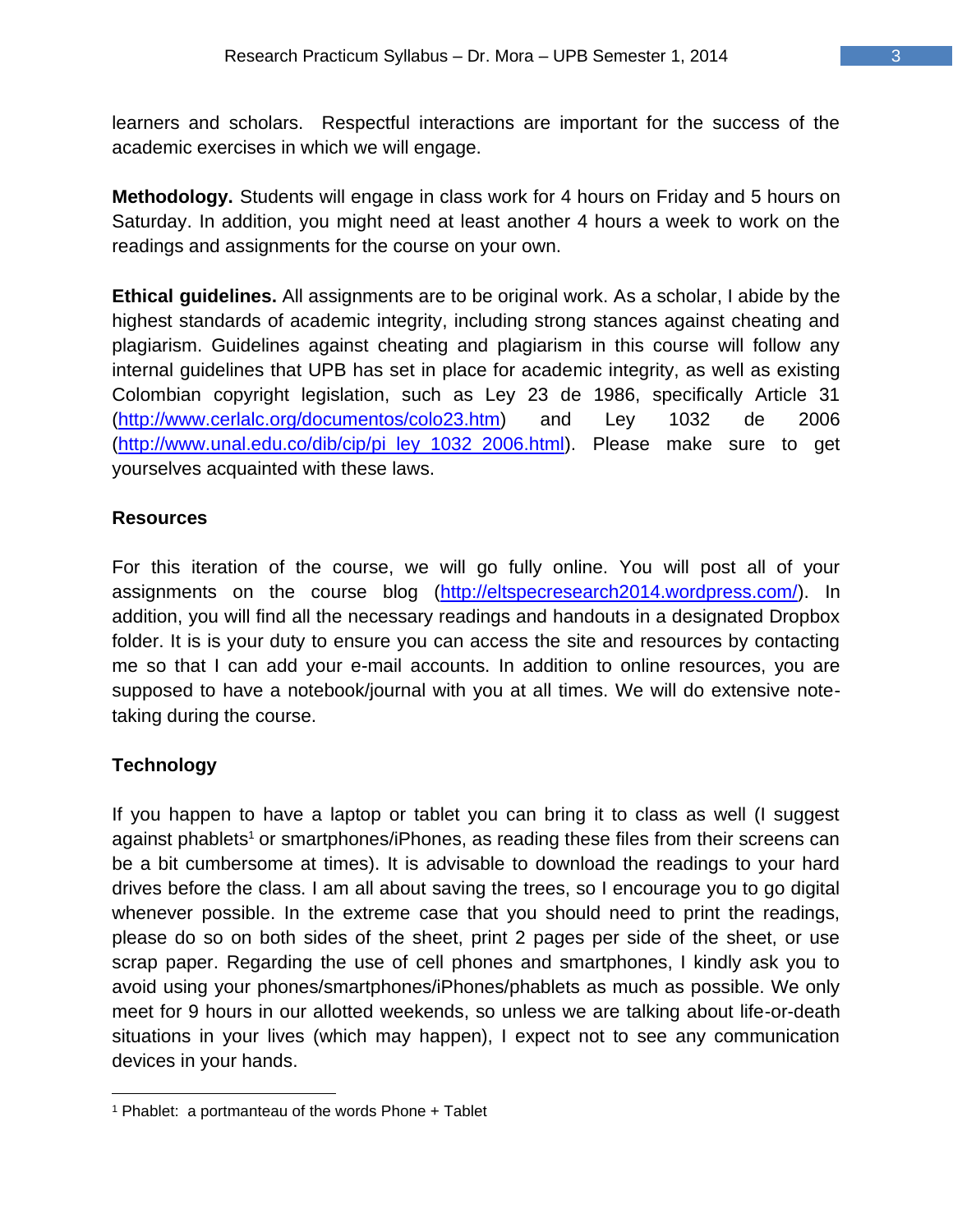## **Communication Etiquette**

Learning how to communicate in writing is an important and necessary skill that all academics must develop in order to network effectively with other professionals. In many cases, a well-crafted e-mail is the difference between receiving a reply from faculty and researchers in other institutions and having your message deleted right away. Check the following websites with information about e-mail etiquette, and please keep these rules in mind for any and all academic communications, within this class and beyond:

- <http://owl.english.purdue.edu/owl/resource/636/01/>
- [http://thermaltoy.wordpress.com/2013/01/26/dr-who-or-professor-who-on](http://thermaltoy.wordpress.com/2013/01/26/dr-who-or-professor-who-on-academic-email-etiquette/)[academic-email-etiquette/](http://thermaltoy.wordpress.com/2013/01/26/dr-who-or-professor-who-on-academic-email-etiquette/)
- <http://www.usm.edu/chemistry-biochemistry/e-mail-etiquette-adapted-academia>
- <http://web.cn.edu/kwheeler/documents/Academic%20Etiquette.pdf>
- http://akiraoconnor.org/2011/11/03/e-mail-etiquette-how-to-make-contact-withacademics/
- http://science.kennesaw.edu/~hmattord/email.htm
- http://www.101emailetiquettetips.com/
- http://office.microsoft.com/en-us/outlook-help/12-tips-for-better-e-mail-etiquette-HA001205410.aspx
- http://www.emailreplies.com/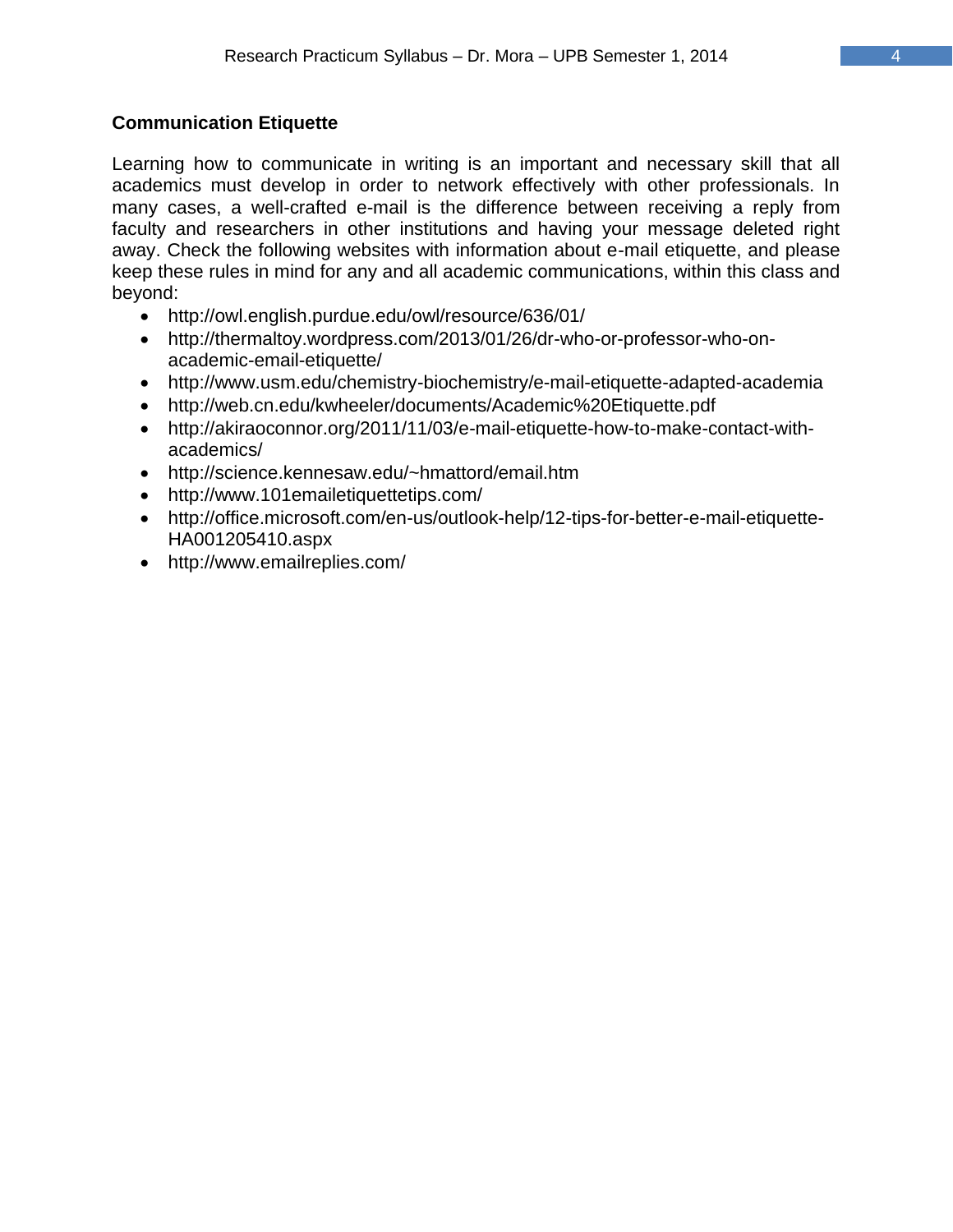# **Class Schedule**

| <b>Week</b>                        | <b>Topics</b>                                                                                                                                                                                                                 | Assigned Readings (all available on<br>Moodle site)                                                                                                                                                                                                                                                   |
|------------------------------------|-------------------------------------------------------------------------------------------------------------------------------------------------------------------------------------------------------------------------------|-------------------------------------------------------------------------------------------------------------------------------------------------------------------------------------------------------------------------------------------------------------------------------------------------------|
| $1 - 3$                            | The Research Proposal<br>(Overarching topic for the course)                                                                                                                                                                   | Lodico, et al. (2010), Chapter 15<br>Mora, Castaño, Gómez, & Pulgarín<br>(2013)<br>Mora, Castaño, Gómez, Giraldo,<br>Pulgarín, Mejía-Vélez, & Ramírez<br>(2013)<br>Silverman & Marvasti (2008), Chapter<br>10<br>NOTE: You will use these readings as<br>reference while working on your<br>proposal. |
| Friday,<br>June 6                  | Returning to the Problem<br>Statement of the problem,<br>redux<br><b>Conceptual Framework</b><br><b>Literature Review</b>                                                                                                     | Ely, et al. (1997), pp. 227-231<br>Taylor & Procter (n.d.)<br>Yin (2011), pp. 61-65<br>Yin (2011), pp. 93-96<br>Randolph (2009)                                                                                                                                                                       |
| Saturday,<br>June 7                | Data collection procedures<br>(discussions and practical<br>demonstrations)<br>Fieldwork<br><b>Observations</b><br><b>Field Notes</b><br>$\bullet$<br><b>Interviews</b><br>Artifacts                                          | Lankshear & Knobel (2004), Chapter 9<br>Maykut & Morehouse (1994), Chapter<br>Yin (2011), Chapter 7<br>Blommaert & Jie (2010), pp. 29-42                                                                                                                                                              |
| <b>Before</b><br>Week <sub>2</sub> | Forum #1 Due                                                                                                                                                                                                                  |                                                                                                                                                                                                                                                                                                       |
| 2<br>Friday,<br>June 13            | Data analysis I: Conceptual<br>considerations<br>• Categories vs. Grounded<br><b>Theory</b><br>Coding and data reduction<br>The idea of "triangulation"<br>and <i>polyangulation</i><br>Member-checking<br>Writing narratives | Ely, et al. (1997), pp 176-179<br>Maykut & Morehouse (1994), Chapter<br>9<br>Mertler (2013), p. 12<br>Stake (2010), Chapters 7 and 10<br>Yin (2011), pp. 78-82 & 176-179<br>Okely (1994)                                                                                                              |
| 2<br>Saturday,<br>June 14          | <b>Data Collection Practicum:</b><br><b>VISIT TO MUSEO DE</b><br><b>ANTIOQUIA</b><br>$(10:00$ am to 2:00 pm)                                                                                                                  | Vallance (2007)<br>Mora (2013)                                                                                                                                                                                                                                                                        |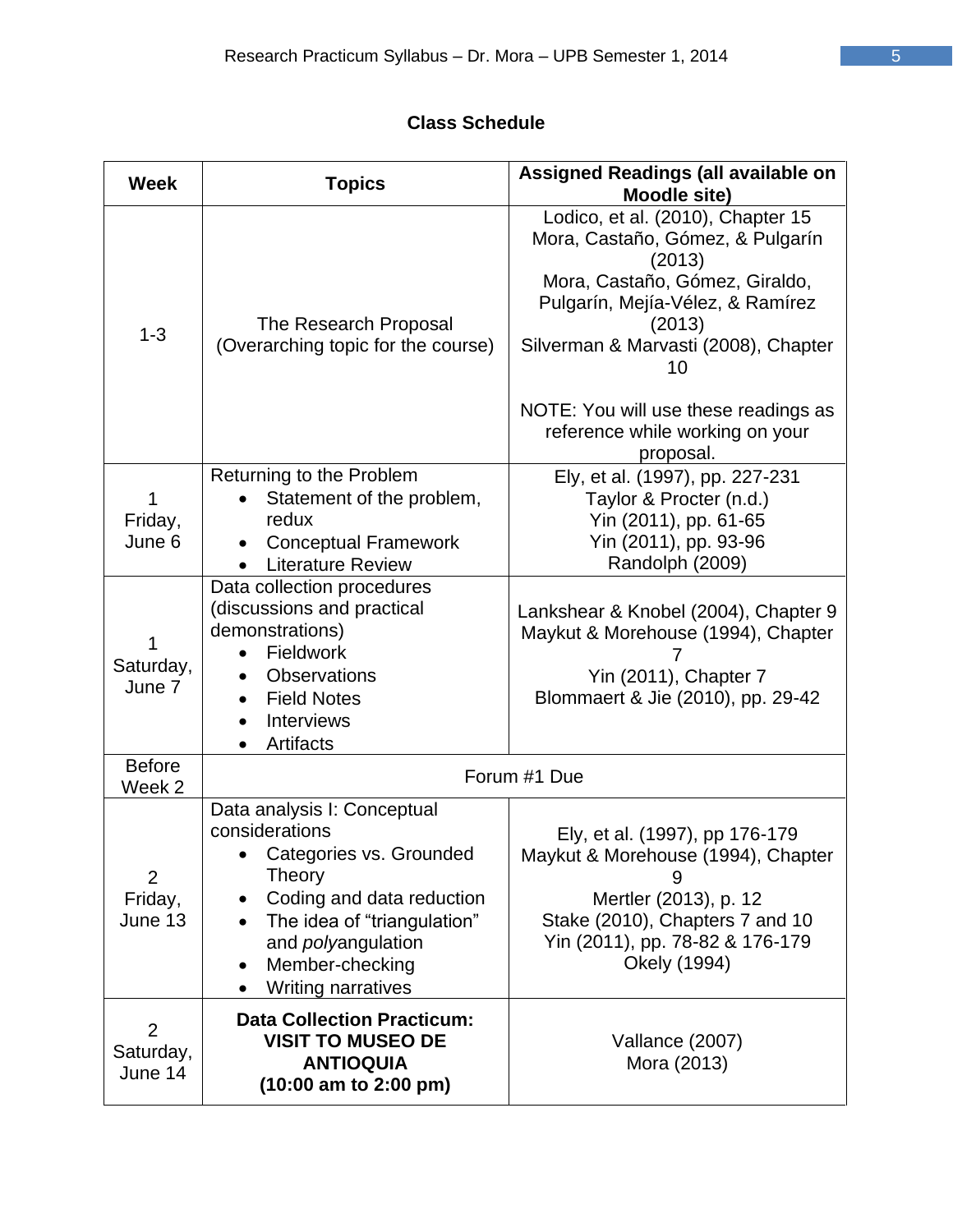| <b>Before</b><br>Week 3   | Forum #2 Due                                                                                                                                        |                                                                                                                                                                                                                                          |
|---------------------------|-----------------------------------------------------------------------------------------------------------------------------------------------------|------------------------------------------------------------------------------------------------------------------------------------------------------------------------------------------------------------------------------------------|
| 3<br>Friday,<br>June 20   | Data analysis II: Follow-up on Data<br><b>Collection Practicum</b>                                                                                  | Ely, et al. (1997), pp 176-179<br>Maykut & Morehouse (1994), Chapter<br>Stake (2010), Chapters 7 and 10<br>Yin (2011), pp. 78-82 & 176-179<br><b>Okely (1994</b>                                                                         |
| 3<br>Saturday,<br>June 21 | Other elements of research<br>design:<br>Limitations<br>Role of the researcher<br>Proposed timeline<br><b>Trustworthiness</b><br>Ethics and consent | Yin (2011), pp. 19-21<br>Ely, et al. (1997), pp. 369-376<br>Mills, et al, (2010), pp. 336-344.                                                                                                                                           |
|                           | Writing up your research study:<br>Research proposal (II)<br>Degree projects<br><b>Presentations and</b><br>publications                            | Hatch (2002), pp. 238-244<br>Lodico, et al. (2010), Chapter 15<br>Mora, et al. (2013b)<br>Silverman & Marvasti (2008), Chapter<br>10<br><b>FOLLOW-UP READINGS</b><br>Bell (2005), Chapter 13<br>Casanave (2009)<br>Mora, et al., (2013a) |
| Monday,<br>June 23        | <b>Data Collection Practicum Due</b>                                                                                                                |                                                                                                                                                                                                                                          |
| Monday,<br>July 7         | <b>RESEARCH PROPOSAL DUE</b>                                                                                                                        |                                                                                                                                                                                                                                          |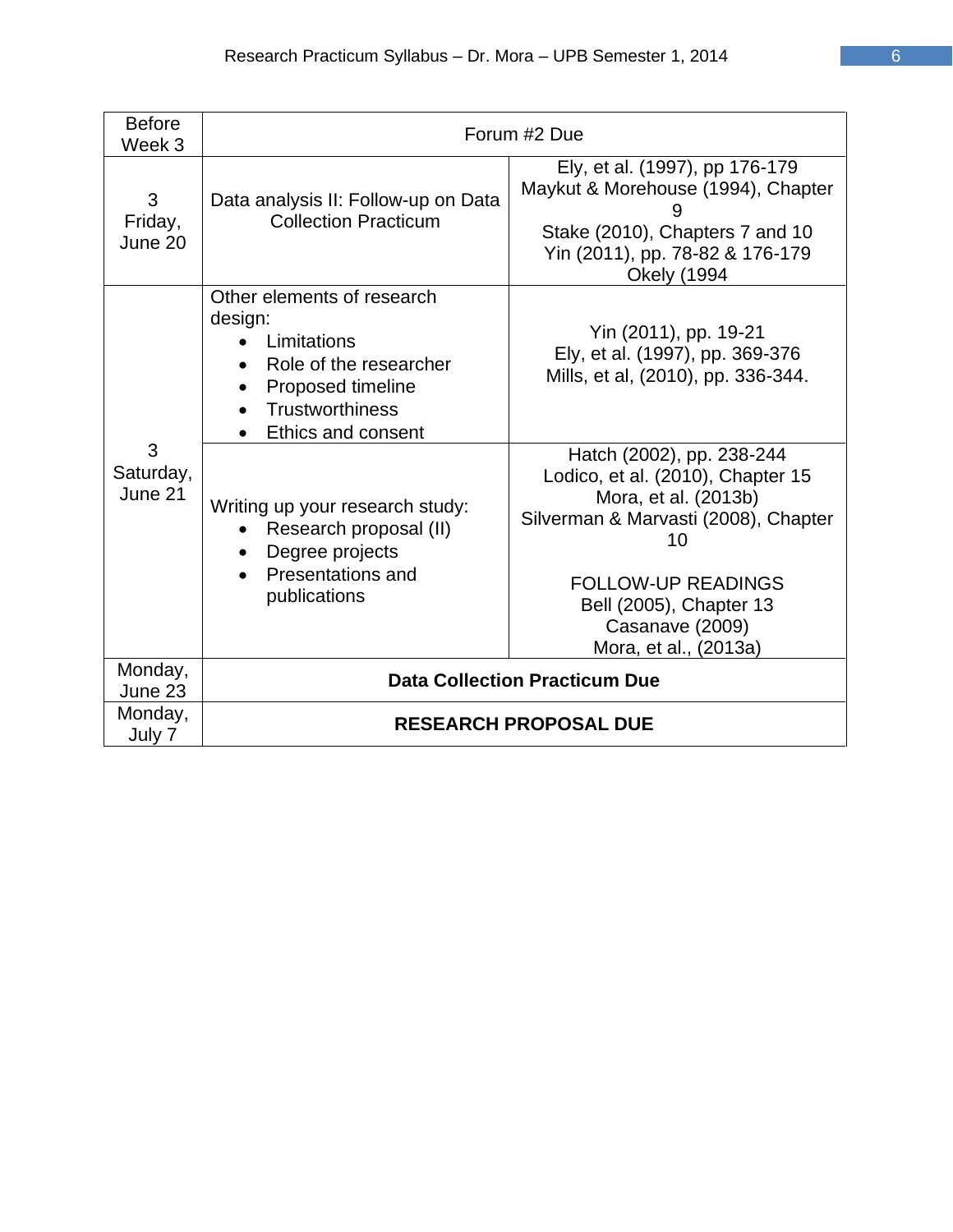#### **References**

- Bell, J. (2005). *Doing your research project: A guide for first-time researchers in education, health and social science (4th Ed.).* New York, NY: McGraw-Hill.
- Blommaert, J. & Jie, D. (2010). *Ethnographic fieldwork: A beginner's guide.* Bristol, UK: Multilingual Matters.
- Casanave, C. P. (2009). Case study. In J. Heigham, & R. A. Croker (Eds.). *Qualitative research in applied linguistics: A practical introduction (pp. 288-322).* New York, NY: Palgrave Macmillan.
- Ely, M., Vinz, R., Downing, M., & Anzul, M. (1997). *On writing qualitative research: living by words.* London, UK: The Falmer Press.
- Hatch, J. A. (2002). *Doing qualitative research in education settings.* Albany, NY: State University of New York Press.
- Lankshear, C. & Knobel, M. (2004). *A handbook for teacher research: From design to implementation.* New York, NY: Open University Press.
- Lodico, M. G., Spaulding, D. T., & Voegtle, K. H. (2010). *Methods in educational research: From theory to practice (2nd Ed.).* San Francisco, CA: Josey-Bass.
- Mills, A. J., Eurepos, G., & Wiebe, E. (Eds)(2010). *Encyclopedia of case study research.*  Thousand Oaks, CA: Sage.
- Mora, R. A. (2013, May). *Looking at museums as a pedagogical option for research education.* Paper presented at the Ninth International Congress of Qualitative Inquiry, University of Illinois at Urbana-Champaign.
- Mora, R. A., Castaño, M., Gómez, N., & Pulgarín, C. (2013a, May). *A conceptual framework to study English literacies in Medellin's urban spaces: the city as literacy.* Paper presented at the Ninth International Congress of Qualitative Inquiry, University of Illinois at Urbana-Champaign.
- Mora, R. A., Castaño, M., Gómez, N., Giraldo, C., Pulgarín, C., Mejía-Vélez, M. C., & Ramírez, N. (2013b). *English literacy practices in the urbs of "Medellín city": Research proposal summary*. Unpublished Manuscript, Universidad Pontificia Bolivariana, Medellín.
- Okely, J. (1994). Thinking through fieldwork. In A. Bryman & R. G. Burgess (Eds.), *Analyzing qualitative data* (pp. 18-34). London, UK: Routledge.
- Randolph, J. J. (2009, June). A guide to writing the dissertation literature review. *Practical Assessment, Research & Evaluation, 14*(13), pp. 1-13
- Silverman, D. & Marvasti, A. (2008). *Doing qualitative research: A comprehensive guide.* Thousand Oaks, CA: Sage.
- Stake, R. E. (2010). *Qualitative research: Studying how things work.* New York, NY: The Guilford Press.
- Taylor, D. & Procter, M. (n.d.) *The literature review: A few tips on conducting it.*  Retrieved from [http://www.writing.utoronto.ca/advice/specific-types-of-writing/literature](http://www.writing.utoronto.ca/advice/specific-types-of-writing/literature-review)**[review](http://www.writing.utoronto.ca/advice/specific-types-of-writing/literature-review)**